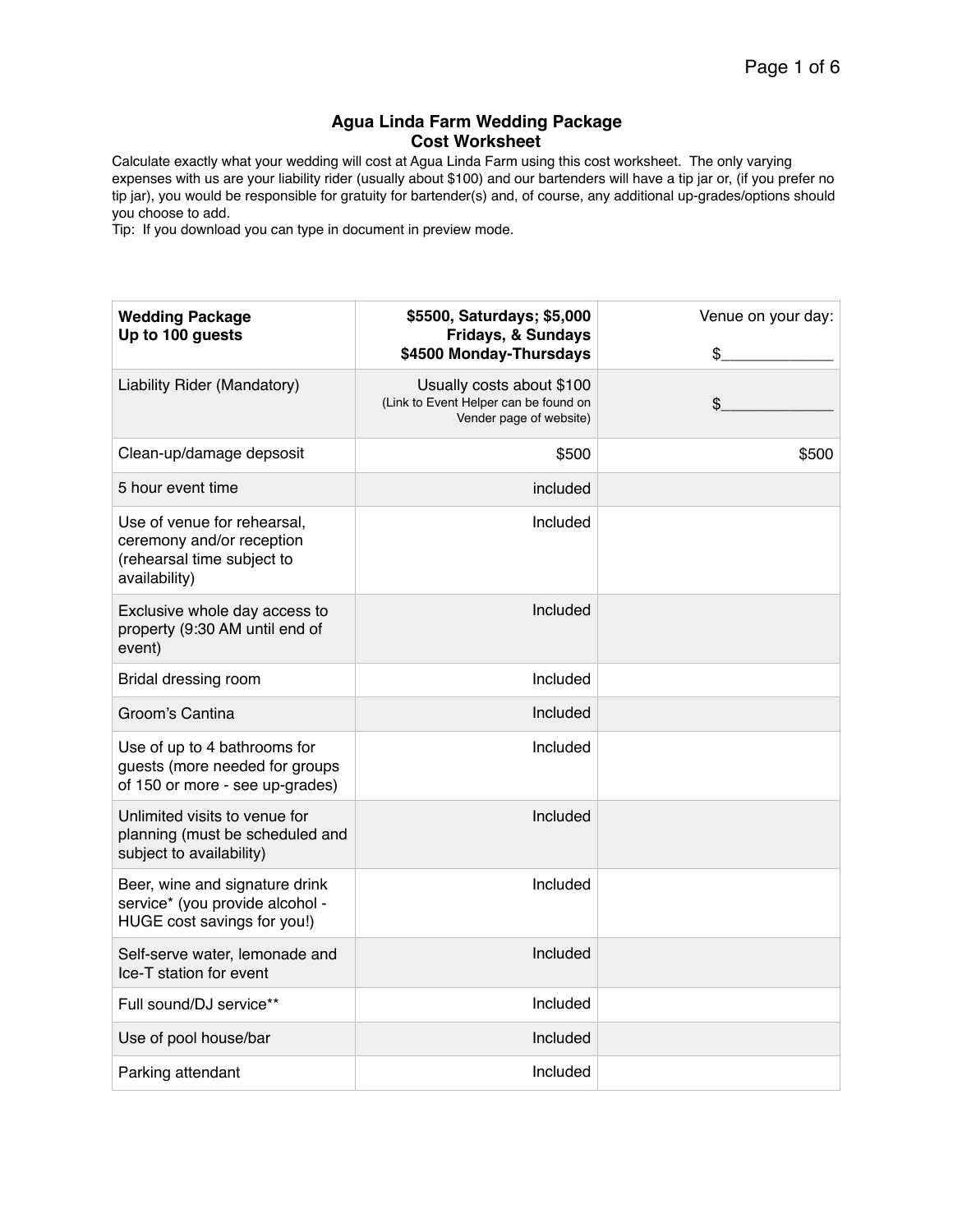| "Cafe" lights over reception area                                                                              | Included |  |
|----------------------------------------------------------------------------------------------------------------|----------|--|
| Wrought iron arch                                                                                              | Included |  |
| Use of prep space for caterers                                                                                 | Included |  |
| Basic set-up/clean-up****                                                                                      | Included |  |
| Tables for guests (60 " round or<br>8' rectangle, each seats ten)                                              | Included |  |
| White resin chairs with padded<br>seat, one per guest                                                          | Included |  |
| White or ivory cloth table linens<br>and napkins (many color options,<br>see pricing on website for<br>images) | Included |  |

At ALF, you can enjoy the flexibility of bringing in the caterer of your choice, however, caterers must be insured and tables must be bused throughout event until the end of clean-up after event has ended. Please select one option from below. *\*Professional or ALF in-house busing service is required if you are renting dish/glassware from ALF.*

## Choose one option:

|    | I have hired a professional<br>caterer who will be providing<br>busing service until end of<br>event  | Costs determined by your<br>caterer                                                                         |  |
|----|-------------------------------------------------------------------------------------------------------|-------------------------------------------------------------------------------------------------------------|--|
| 2. | I would like to add ALF<br>busing service, $$250; + $30/$<br>hour each overtime hour if<br>applicable | \$250<br>\$30 (for additional overtime<br>hours if applicable)                                              |  |
|    | 3. I will be providing my own<br>busers \$300 clean-up deposit                                        | \$300<br>Refundable if tables are bused<br>throughout event and until all tables<br>are cleared post event. |  |
|    |                                                                                                       |                                                                                                             |  |

Below are up-grades available. Some are obviously in-house (like additional guests or overtime), others are services that other vendors may offer, however, it is often a better choice to have ALF handle these additions - we do not charge for delivery/mileage, and there is no time limit on use of items; we will not disassemble the photo booth until your event is over (so, no hourly charge for it's use); coffee bar will not leave with your caterer; vintage rentals are here for the whole event, etc.

\*Other items, like heaters, are rented from outside companies, so prices for these items are subject to change.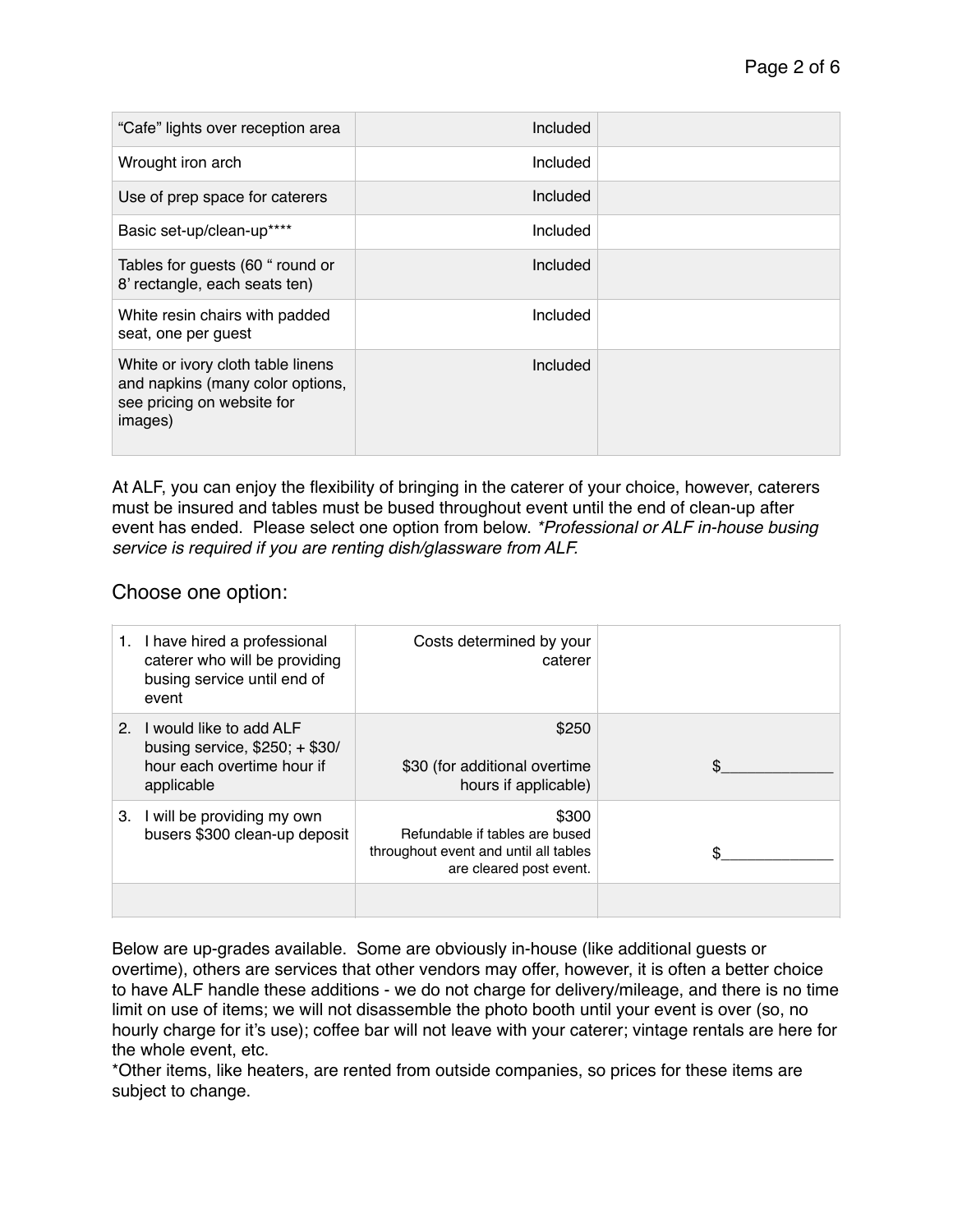| <b>Additions/upgrades</b>                                                                                                                                |                                                                                                                                       |               |
|----------------------------------------------------------------------------------------------------------------------------------------------------------|---------------------------------------------------------------------------------------------------------------------------------------|---------------|
| Additional guests over<br>100 (up to 20 60"<br>rounds and 20 8'<br>rectangles available,<br>each seat 10)                                                | \$15 each<br>(additional costs are<br>necessary for groups over<br>150)                                                               | \$            |
| Additional hours for<br>event includes<br>venue<br>bar service<br>Disk Jockey                                                                            | \$400                                                                                                                                 | \$            |
| Use of venue for<br>rehearsal dinner event<br>(offered at this cost only to<br>Tuesday-Friday wedding<br>bookings for rehearsal<br>event the day before) | \$1000                                                                                                                                | \$            |
| *Port-a-potty rental (2<br>mandatory addition for groups<br>of 150 or more or for events in<br>the front yard)                                           | \$100ea<br>(includes vanity set up<br>station)                                                                                        | \$            |
| Full bar service, you<br>provide alcohol**                                                                                                               | \$400 for up to 100<br>guests; \$3 additional<br>guests<br>(guest count based on total<br>headcount, not estimated no.<br>of drinkers | \$            |
| Alcohol procurement<br>service*                                                                                                                          | \$3/guest for beer wine<br>bar<br>\$4/guest for full bar                                                                              | \$            |
| Outside bar set up<br>(instead of pool house<br>bar)                                                                                                     | \$150                                                                                                                                 | $\frac{1}{2}$ |
| 2nd beer/wine bar                                                                                                                                        | \$150<br>for "no overtime" events/<br>\$50/hour additional hours                                                                      | \$            |
| 2nd full bar                                                                                                                                             | 250<br>for "no overtime" events/<br>\$50/hour additional hours                                                                        | \$            |
| Bridal dressing room<br>up-grade (good for<br>larger groups)                                                                                             | \$50                                                                                                                                  | \$            |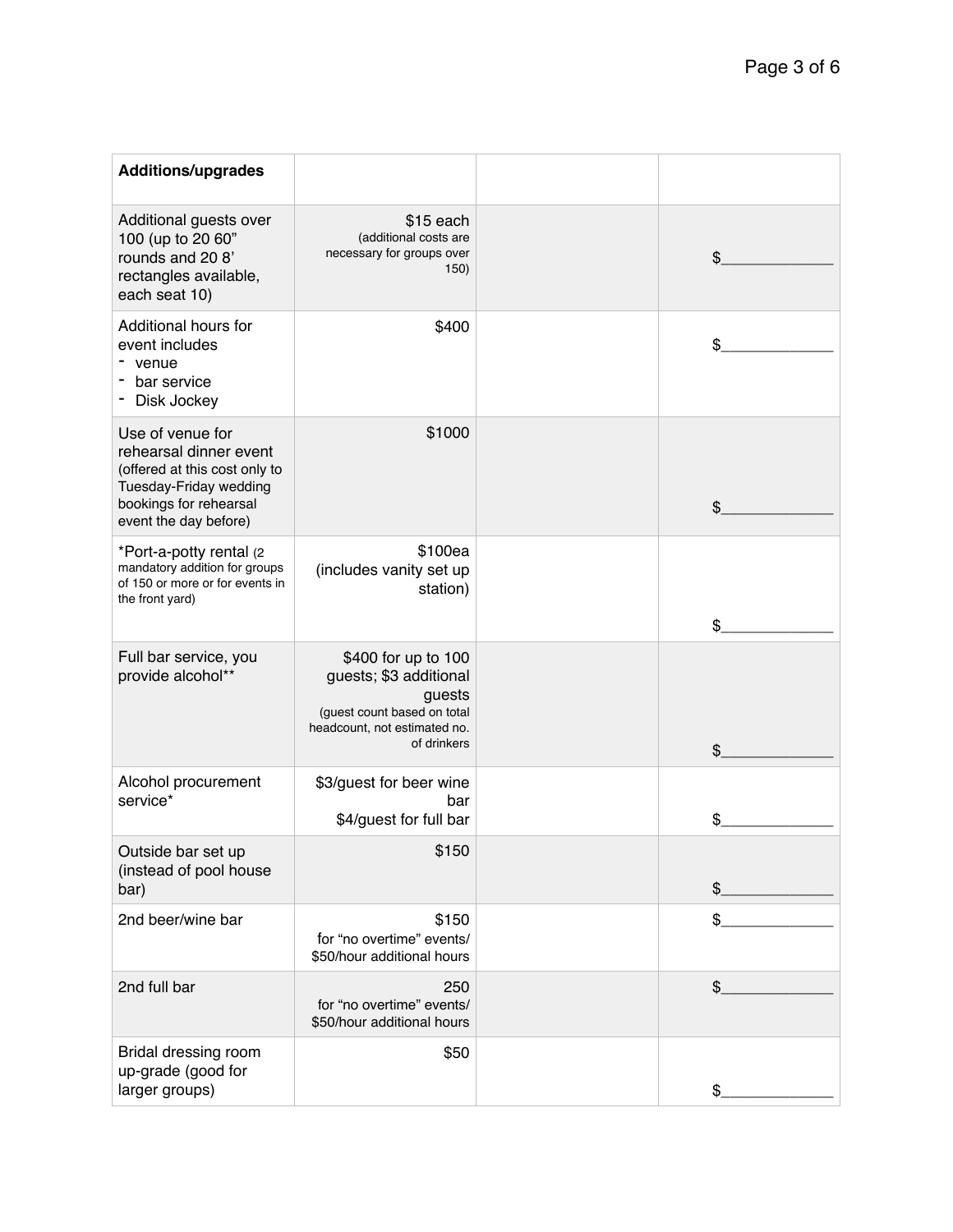| Use of standard bridal<br>dressing room and 2nd<br>dressing room                                                           | \$200                                                           | \$       |
|----------------------------------------------------------------------------------------------------------------------------|-----------------------------------------------------------------|----------|
| *Tablecloths in other<br>color options                                                                                     | \$20 each                                                       | \$       |
| White lace overlays or<br>burlap and lace runners                                                                          | \$10 each                                                       | \$       |
| Rental additions/up-<br>grades (things like more<br>tables, glassware,<br>wedding props, vintage<br>furniture/pieces etc.) | prices vary                                                     | \$       |
| Cantina after party                                                                                                        | \$300 plus additional<br>hour prices if applicable              | \$       |
| Coffee bar, self-<br>serve*****                                                                                            | \$100, \$1/guest over 100                                       | \$       |
| Fire-pit with mesquite<br>wood and 5 adirondack<br>chairs                                                                  | \$75                                                            | \$       |
| Vintage mis-matched<br>china                                                                                               | \$1/peice                                                       | \$       |
| Dance lighting                                                                                                             | \$300                                                           | \$       |
| Up-lighting/landscape<br>lighting                                                                                          | \$300/area<br>(reception yard, ceremony<br>yard or dance floor) | \$       |
| Projector with giant<br>screen                                                                                             | \$150                                                           | \$       |
| rustic paned doors                                                                                                         | \$15/pair                                                       | \$       |
| vintage upholstered "his<br>& hers" chairs                                                                                 | \$20/pair                                                       | \$       |
| *Space heaters with<br>propane                                                                                             | \$80                                                            | \$       |
| Photo booth with props,<br>unlimited time (optional<br>professional<br>photographer additional<br>cost)                    | \$100-\$200                                                     | \$<br>\$ |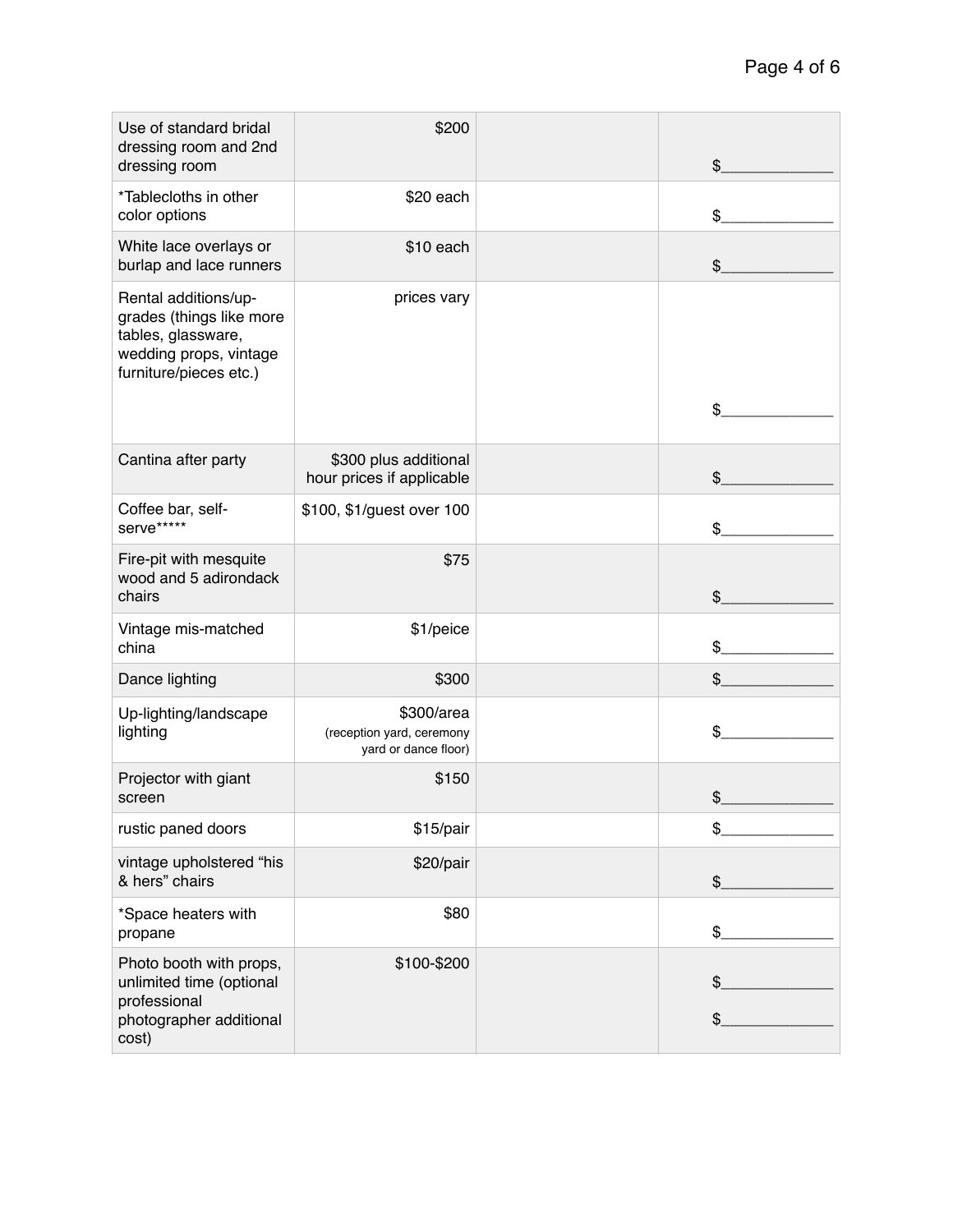| Lawn game package<br>includes set up/<br>breakdown         | \$140                                   | \$             |
|------------------------------------------------------------|-----------------------------------------|----------------|
| Wine barrels, 2<br>available, with or<br>without plank top | \$30 each                               | $\mathfrak{S}$ |
| Other props/decor                                          | see website rental page,<br>prices vary |                |
|                                                            |                                         | \$             |

• \* Beer and wine service is included in the basic package and includes corking, pouring of wine/beer and up to 2 "signature" drinks (margaritas, for example). All beverages served at bar are provided by the client, except water. Ice, white cocktail napkins and disposable cups and attractive signature drink dispenser are included. Bar service does not include table service. One bartender is included. Bar is set up in the pool house/bar. Bartender arrives 1/2 hour before ceremony to set up. Bar service will begin after ceremony. For pre-ceremony add overtime at that cost. Additional cost for 2nd bartender. 2nd bartender is automatically included for headcount over 100 or events going into overtime. Additional cost for more than one bar. No outside bar service vendors are permitted. All alcohol must be served by bartender - no "self-serve" alcohol is permitted. Real glassware may be added for additional cost. Bartenders require gratuity either via your guests and a tip jar or, if you prefer (or if you have serves serving alcohol which usually means your guests do not tip our bartenders), you are required to tip bartender(s) at a minimum of \$2/guest.

 **Procurement Service** takes the task of picking up alcohol and bringing to venue (and returning kegs, if needed) out of your hands. ALF will work with your bar list and manage it for you. *This does not include cost of alcohol. ALF does not have a liquor license and cannot charge for alcohol.* You will still enjoy the savings of paying for the alcohol at cost and not having to pick it up/drop off - receipts provided. Unopened bottles belong to you and you will take them with you after your event.

\*\* Full bar service is an up-grade and includes pouring, corking, basic bar mixers and condiments, ice, disposable cups, cocktail napkins and 2 bartenders. Client provides all alcohol. The bar will be set up in the pool house/bar. Additional cost for changing to outside bar set-up. Additional cost for 2nd bar. No self serve alcohol is permitted.

• \*\*\*Sound/music/DJ is an in-house only service included in the package. Live bands are permitted. Sound package includes any or all of the following: mic for ceremony, music for